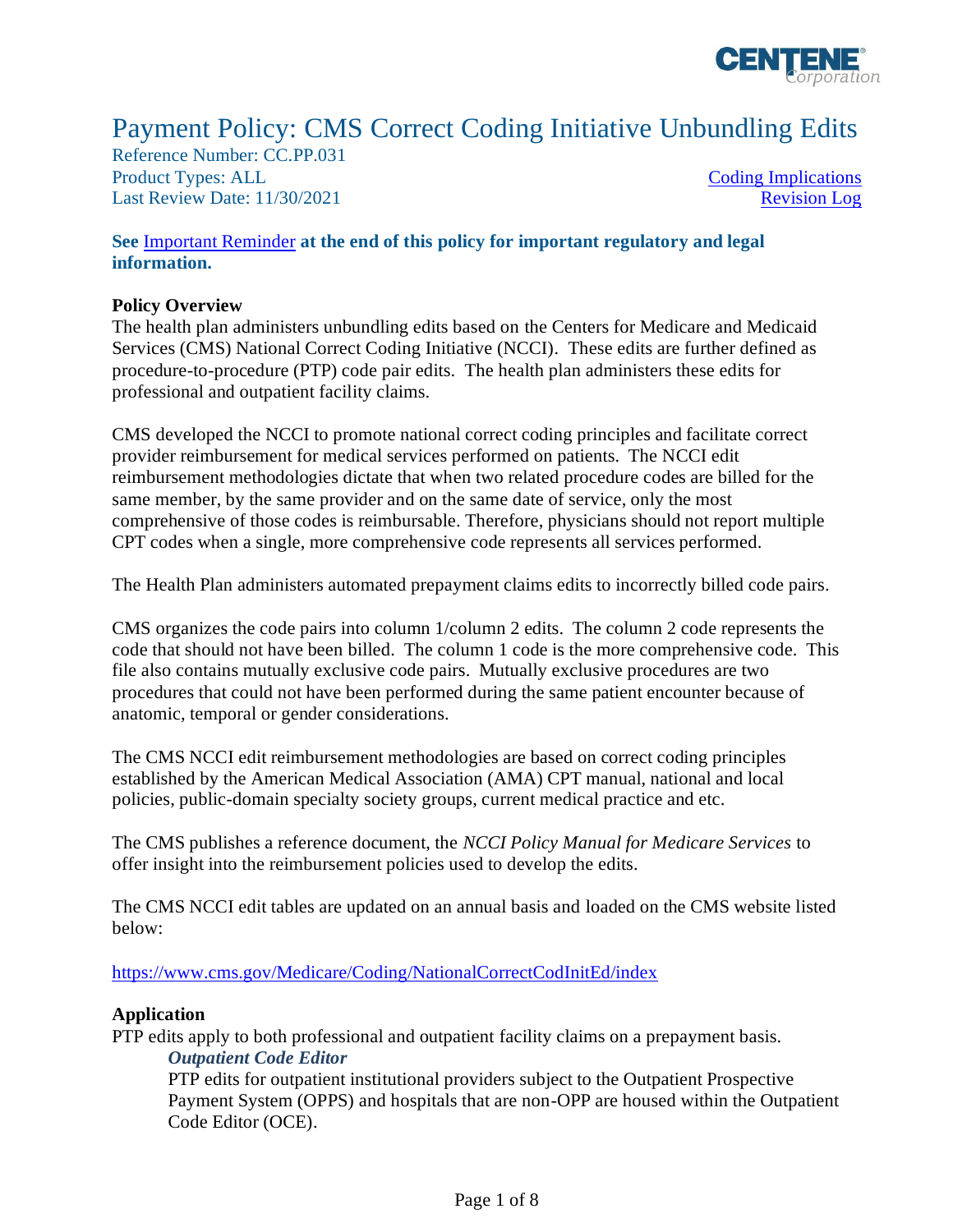

# **Policy Description**

# **Modifier Use**

Specific modifiers may be used to indicate that a clinical circumstance made reporting of the two codes appropriate. The use of these modifiers is validated by the clinical review team on a prepayment basis to ensure clinical appropriateness and adherence to correct coding principles. The patient's clinical situation must support use of the modifier. Providers should not use modifiers solely to bypass edits.

Each NCCI PTP edit is assigned a specific modifier indicator. Based on the indicator assigned, the provider 1) may not use a modifier to override the edits, 2) a modifier may be used under appropriate clinical circumstances, or 3) the edit has been deleted and the modifier is no longer appropriate

| <b>CMS NCCI Modifier</b><br><b>Indicators</b> | <b>Description</b>                                                                                 |
|-----------------------------------------------|----------------------------------------------------------------------------------------------------|
|                                               | Modifiers may not be used to override edits for the<br>particular code pair scenario               |
|                                               | Modifier may be used (with appropriate clinical<br>documentation) to override the edit             |
| 9                                             | Procedure-to-procedure code edit has been deleted<br>and modifier is no longer appropriate for use |

### *Modifier Indicators*

Clinically appropriate modifiers for use with the NCCI column 1/column 2 edits are listed below. When the modifier(s) is necessary, apply to the column 2 code.

- *Anatomical Modifiers*
	- E1-E4, FA, F1-F9, TA, T1-T9, LT, RT, LC, LD, RC, LM, RI
- *Global Surgery Modifiers* -24, -25,-57, -58, -78, -79.
- *Additional Modifiers* -27, -59, -91, -XE, -XS, -XP, -XU

## **Reimbursement**

The code editing software analyzes professional and outpatient institutional claims for adherence to correct coding principles. The software's logic contains the CMS NCCI column 1/column 2 tables and will reference these tables to determine when multiple procedure codes were billed instead of a single, more comprehensive code. When this occurs, these services will be denied.

The Health Plan will deny all claims billed with an NCCI procedure-to-procedure procedure code combination.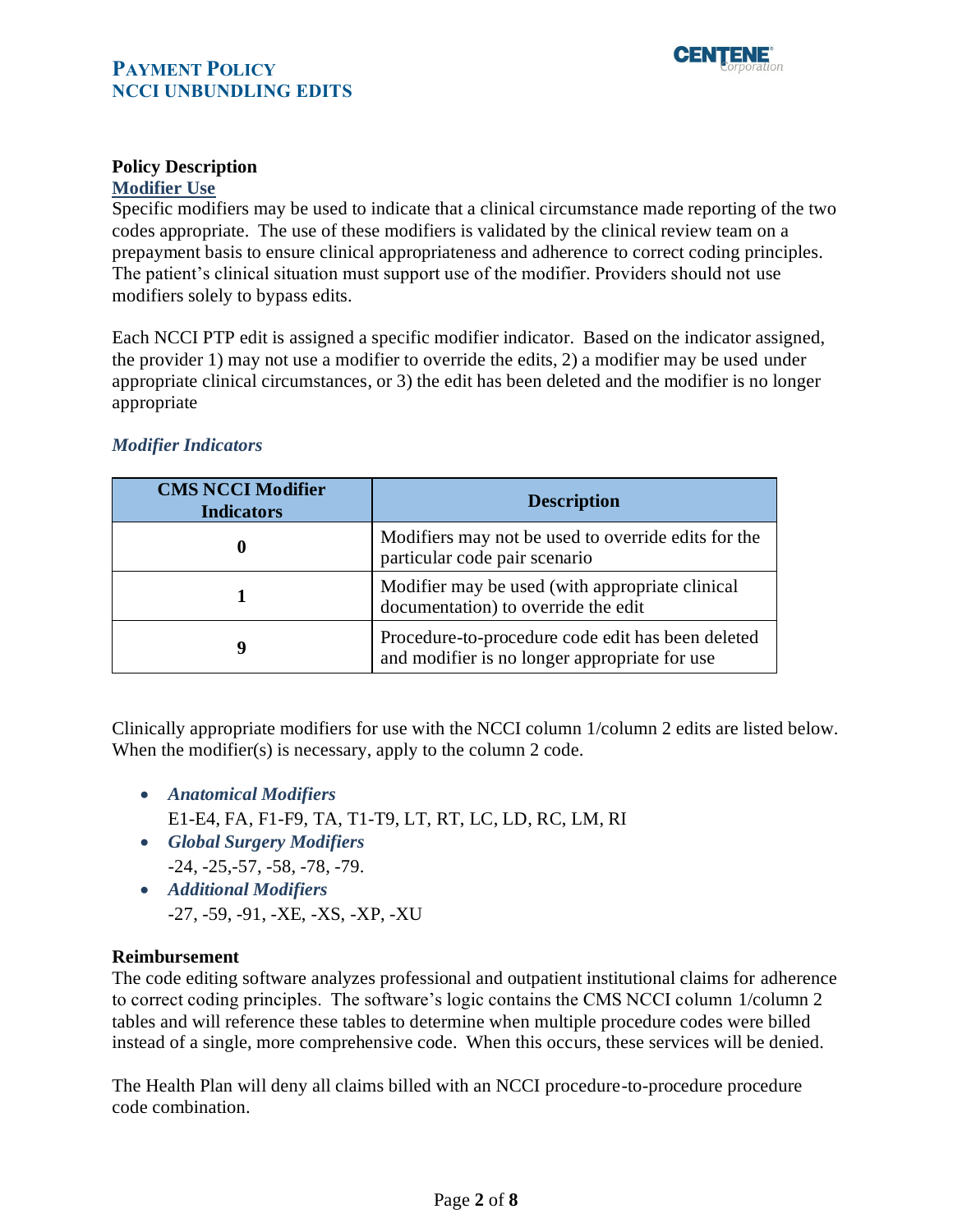

## **Prepayment Clinical Review of Appropriate Use of Modifier**

The health plan will conduct *prepayment clinical validation* of all PTP edit combinations billed with a valid NCCI modifier. The health plan's clinical review team will conduct a clinical claims review to determine if the modifier is clinically appropriate for the coding scenario.

## **Documentation Requirements**

Below are some examples of required documentation or circumstances for use of certain modifiers:

- The diagnosis codes on the claim indicate multiple conditions or sites were treated or are likely to be treated – Modifier -59
- Claim history for the patient indicates that diagnostic testing was performed on multiple body sites or areas which would result in procedures being performed on multiple body areas and sites. To avoid incorrect denials, providers should assign to the claim all applicable diagnosis and procedure codes and use all applicable anatomical modifiers designating which areas of the body were treated – Modifier -59
- Claim history indicates a separate patient encounter Modifier -59
- The E/M service is the first time the provider has seen the patient or evaluated a major condition – Modifier -25
- A diagnosis on the claim indicates that a separate medical condition was treated in addition to the procedure that was performed – Modifier -25
- The patient's condition is worsening as evidenced by diagnostic procedures being performed on or around the date of services – Modifier -25
- The provider bills supplies or equipment, on or around the same date, that are unrelated to the procedure performed but would have required an E/M service to determine the patient's need – Modifier -25
- Staged or related procedures performed by the same physician Modifier -58

## <span id="page-2-0"></span>**Coding and Modifier Information**

.

This payment policy references Current Procedural Terminology (CPT®). CPT® is a registered trademark of the American Medical Association. All CPT® codes and descriptions are copyrighted 2021, American Medical Association. All rights reserved. CPT codes and CPT descriptions are from current manuals and those included herein are not intended to be allinclusive and are included for informational purposes only. Codes referenced in this payment policy are for informational purposes only. Inclusion or exclusion of any codes does not guarantee coverage. Providers should reference the most up-to-date sources of professional coding guidance prior to the submission of claims for reimbursement of covered services.

| CPT/HCPCS Code Descriptor |           |
|---------------------------|-----------|
| <b>NA</b>                 | <b>NA</b> |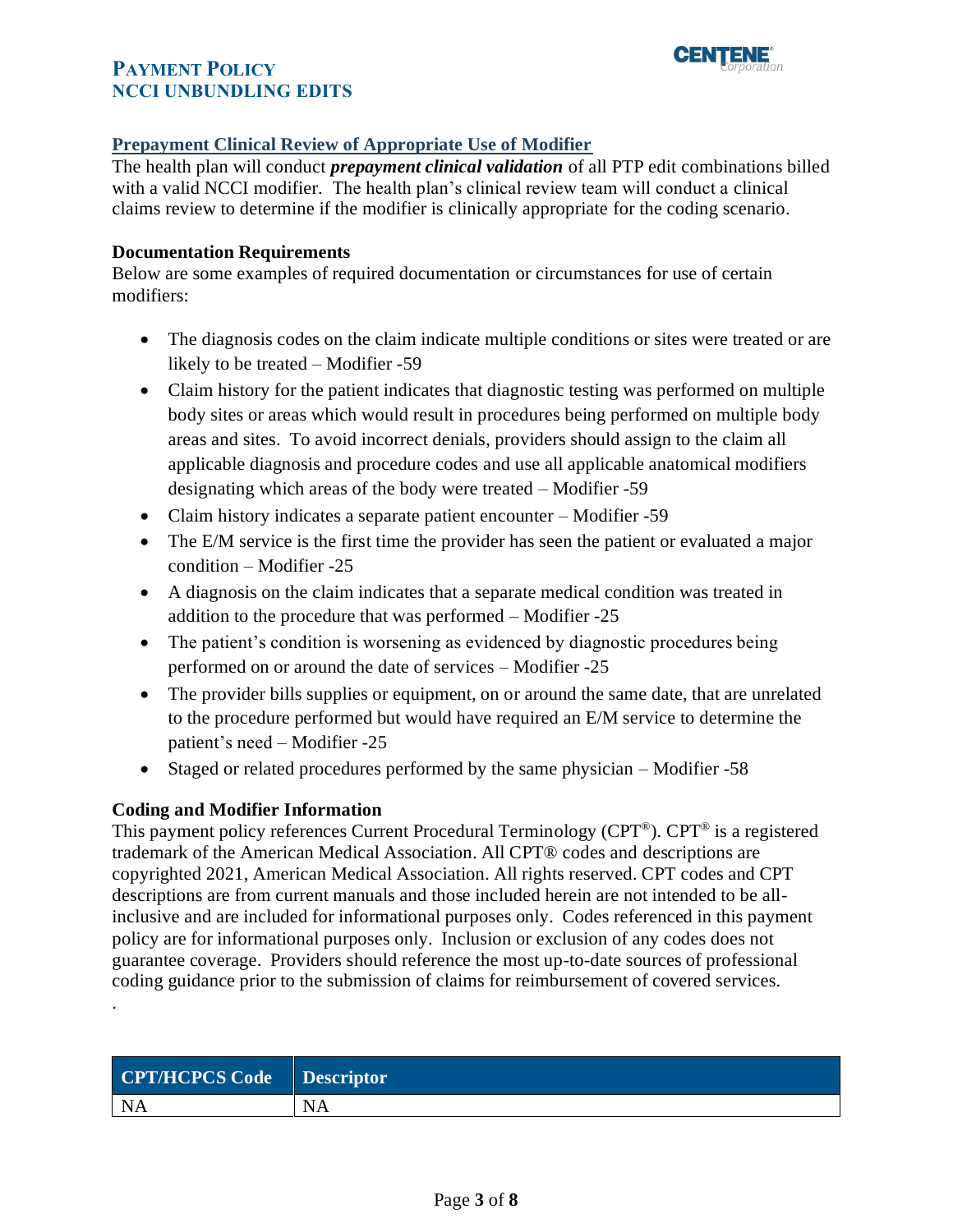

| <b>Modifier</b> | <b>Descriptor</b>                                                  |
|-----------------|--------------------------------------------------------------------|
| E1              | Upper Left, Eyelid                                                 |
| E4              | Lower right eyelid                                                 |
| FA              | Left hand, thumb                                                   |
| F1              | Left Hand, Second Digit                                            |
| F2              | Left Hand, Third Digit                                             |
| F <sub>3</sub>  | Left Hand, Fourth Digit                                            |
| F <sub>4</sub>  | Left Hand, Fifth Digit                                             |
| F <sub>5</sub>  | Right Hand, Thumb                                                  |
| F <sub>6</sub>  | Right Hand, 2 <sup>nd</sup> Digit                                  |
| F7              | Right Hand, 3rd Digit                                              |
| F <sub>8</sub>  | Right Hand, 4th Digit                                              |
| F <sub>9</sub>  | Right Hand, 5 <sup>th</sup> Digit                                  |
| <b>TA</b>       | Left Foot, Great Toe                                               |
| T1              | Left Foot, 2 <sup>nd</sup> Digit                                   |
| T <sub>2</sub>  | Left Foot 3rd Digit                                                |
| T <sub>3</sub>  | Left Foot, 4 <sup>th</sup> Digit                                   |
| <b>T4</b>       | Left Foot, 5 <sup>th</sup> Digit                                   |
| T <sub>5</sub>  | <b>Right Foot, Great Toe</b>                                       |
| T <sub>6</sub>  | Right Foot, 2 <sup>nd</sup> Digit                                  |
| T7              | Right Foot, 3rd Digit                                              |
| T <sub>8</sub>  | Right Foot, 4 <sup>th</sup> Digit                                  |
| T <sub>9</sub>  | Right Foot, 5 <sup>th</sup> Digit                                  |
| <b>LT</b>       | Left Side                                                          |
| <b>RT</b>       | <b>Right Side</b>                                                  |
| <b>LC</b>       | Left Circumflex Coronary Artery                                    |
| LD              | Left Anterior Descending Coronary Artery                           |
| <b>RC</b>       | <b>Right Coronary Artery</b>                                       |
| LM              | Left Main Coronary Artery                                          |
| RI.             | Ramus Intermediary Coronary Artery                                 |
| 22              | <b>Increased Procedural Services</b>                               |
| 23              | <b>Unusual Anesthesia</b>                                          |
| 24              | Unrelated Evaluation and Management Service by the Same Physician  |
|                 | or Other Qualified Health Care Professional During a Postoperative |
|                 | Period                                                             |
| 25              | Significant, Separately Identifiable Evaluation and Management     |
|                 | Service by the Same Physician or Other Qualified Health Care       |
|                 | Professional on the Same Day of the Procedure or Other Service     |
| 26              | <b>Professional Component</b>                                      |
| 27              | Multiple Outpatient Hospital E/M Encounters on the Same Date       |
| 32              | <b>Mandated Services</b>                                           |
| 33              | Preventive Service                                                 |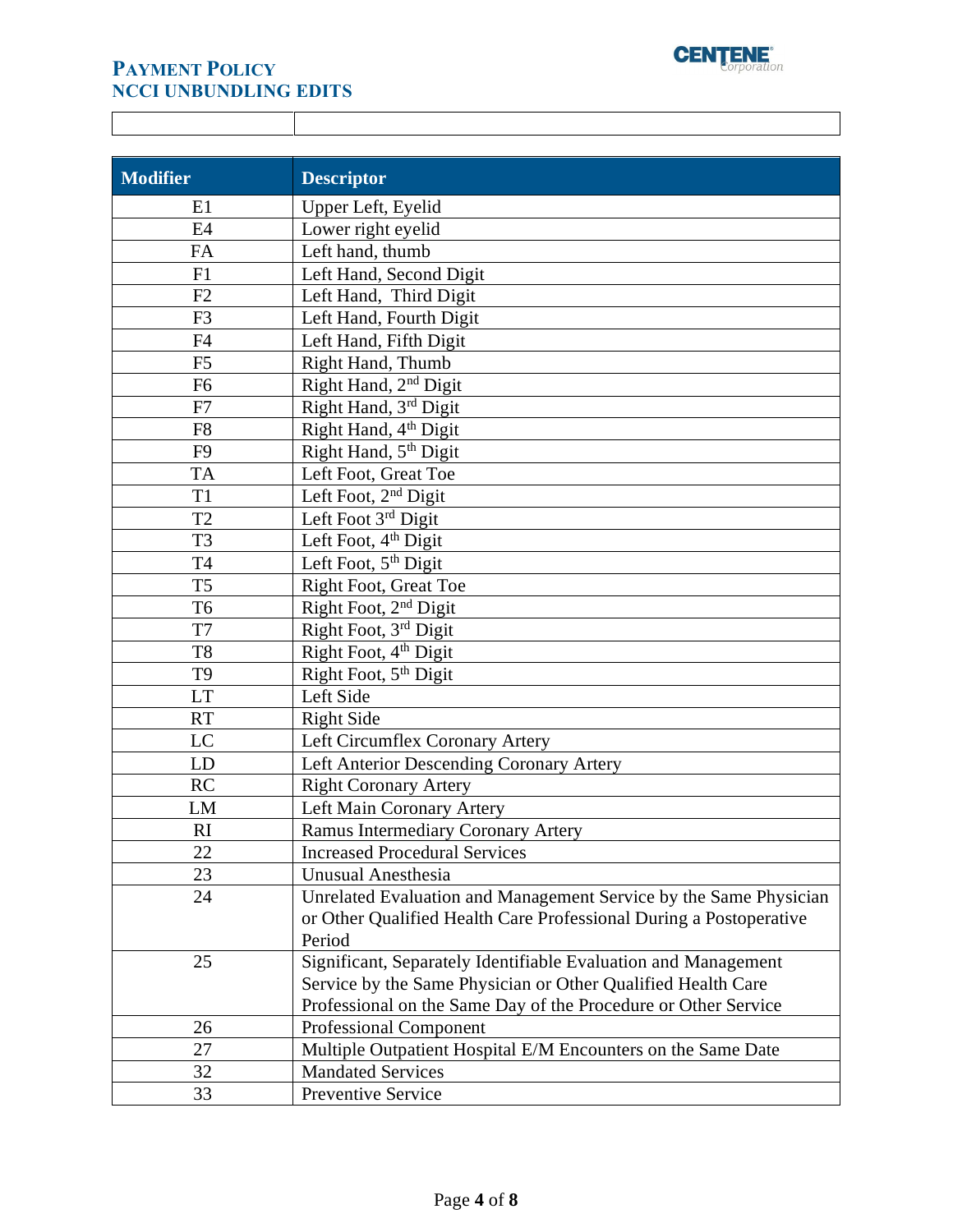

| 47        | Anesthesia by Surgeon                                                    |
|-----------|--------------------------------------------------------------------------|
| 50        | <b>Bilateral Procedure</b>                                               |
| 51        | <b>Multiple Procedures</b>                                               |
| 52        | <b>Reduced Services</b>                                                  |
| 53        | <b>Discontinued Procedure</b>                                            |
| 54        | <b>Surgical Care Only</b>                                                |
| 55        | Postoperative Management Only                                            |
| 56        | Preoperative Management Only                                             |
| 57        | Decision for Surgery                                                     |
| 58        | Staged or Related Procedure or Service by the Same Physician During      |
|           | the Postoperative Period                                                 |
| 59        | <b>Distinct Procedural Service</b>                                       |
| 62        | Two Surgeons                                                             |
| 63        | Procedure Performed on Infants less than 4 kg                            |
| 66        | <b>Surgical Team</b>                                                     |
| 73        | Discontinued Outpatient Hospital/Ambulatory Surgery Center (ASC)         |
|           | Procedure Prior to the Administration of Anesthesia                      |
| 74        | Discontinued Outpatient Hospital/Ambulatory Surgery Center (ASC)         |
|           | Procedure After Administration of Anesthesia                             |
| 76        | Repeat Procedure or Service by Same Physician or Other Qualified         |
|           | <b>Health Care Professional</b>                                          |
| 77        | Repeat Procedure or Service by Another Physician or Other Qualified      |
|           | <b>Health Care Professional</b>                                          |
| 78        | Unplanned Return to the Operating/Procedure Room by the Same             |
|           | Physician Following Initial Procedure for a Related Procedure During     |
|           | the Postoperative Period                                                 |
| 79        | Unrelated Procedure or Service by the Same Physician During the          |
|           | Postoperative Period                                                     |
| 80        | <b>Assistant Surgeon</b>                                                 |
| 81        | Minimum Assistant Surgeon                                                |
| 82        | Assistant Surgeon (when qualified resident surgeon not available):       |
|           | The unavailability of a qualified resident surgeon is a prerequisite for |
|           | use of modifier 82 appended to the usual procedure code number(s).       |
| 90        | Reference (Outside) Laboratory                                           |
| 91        | <b>Repeat Clinical Diagnostic Laboratory Test</b>                        |
| 92        | <b>Alternative Laboratory Platform Testing</b>                           |
| 95        | Synchronous Telemedicine Service Rendered Via a Real-Time                |
|           | Interactive Audio and Video Telecommunications System                    |
| 96        | <b>Habilitative Services</b>                                             |
| 97        | <b>Rehabilitative Services</b>                                           |
| 99        | <b>Multiple Modifiers</b>                                                |
| AA        | Anesthesia Services Performed Personally by Anesthesiologist             |
| AD        | Medical Supervision by a Physician: More than 4 Concurrent               |
|           | Anesthesia Procedures                                                    |
| <b>AR</b> | Physician Provider Services in a Physician Scarcity Area                 |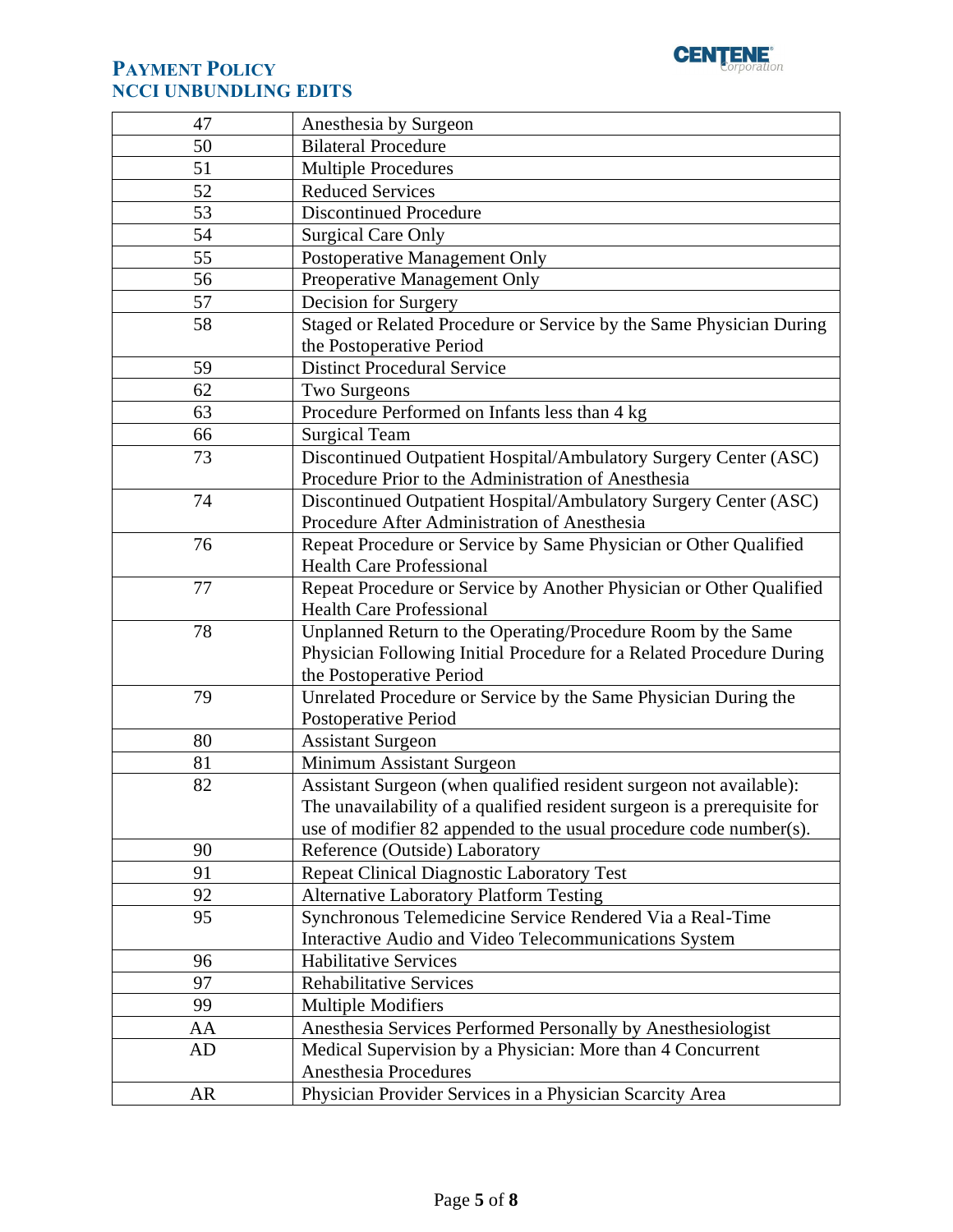

| AS        | Physician Assistant, Nurse Practitioner, or Clinical Nurse Specialist     |
|-----------|---------------------------------------------------------------------------|
|           | Services for Assistant at Surgery                                         |
| QK        | Medical direction of two, Three, or four concurrent anesthesia            |
|           | procedures involving qualified individuals.                               |
| QS        | Monitored anesthesia care service                                         |
| QW        | <b>CLIA Waived Test</b>                                                   |
| QX        | CRNA Service : With Medical Direction by a Physician                      |
| QY        | Medical direction of one certified registered nurse anesthetist (CRNA)    |
|           | by an anesthesiologist.                                                   |
| QZ        | CRNA Service: Without medical direction by a physician                    |
| <b>TC</b> | <b>Technical Component</b>                                                |
| <b>XE</b> | Separate encounter, a service that is distinct because it occurred during |
|           | a separate encounter                                                      |
| <b>XP</b> | Separate practitioner, a service that is distinct because it was          |
|           | performed by a different practitioner                                     |

| <b>ICD-10 Codes</b> | <b>Descriptor</b> |
|---------------------|-------------------|
| <b>NA</b>           | <b>NA</b>         |

## **Definitions**

- 1. *HealthCare Common Procedure Coding System* (HCPCS), Level I Modifiers: Also known as CPT modifiers consisting of two numeric digits. These modifiers are in the range of 22-99. The list is updated annually by the AMA.
- 2. *HealthCare Common Procedure Coding System* (HCPCS), Level II Modifiers: Also known as the HCPCS modifiers and consist of two alpha-numeric characters. These modifiers are in the range of AA-VP. The list is updated annually by the CMS.
- 3. *Modifier*: Two digit numeric or alpha-numeric descriptor that is used by providers to indicate that a service or procedure has been altered by a specific circumstance, but the procedure code and definition is unchanged.
- 4. *Modifiers Affecting Payment*: Modifiers which impact how a claim or claim line will be reimbursed.
- 5. *Patient Encounter:* An interaction between a health care provider and a patient.
- 6. *Prepayment Clinical Validation:* Claims reviewed by a registered nurse who is also a Certified Professional Coder. Claims are reviewed post claims adjudication, but prior to payment.
- 7. *CMS NCCI:* Centers for Medicare and Medicaid Services, National Correct Coding Initiative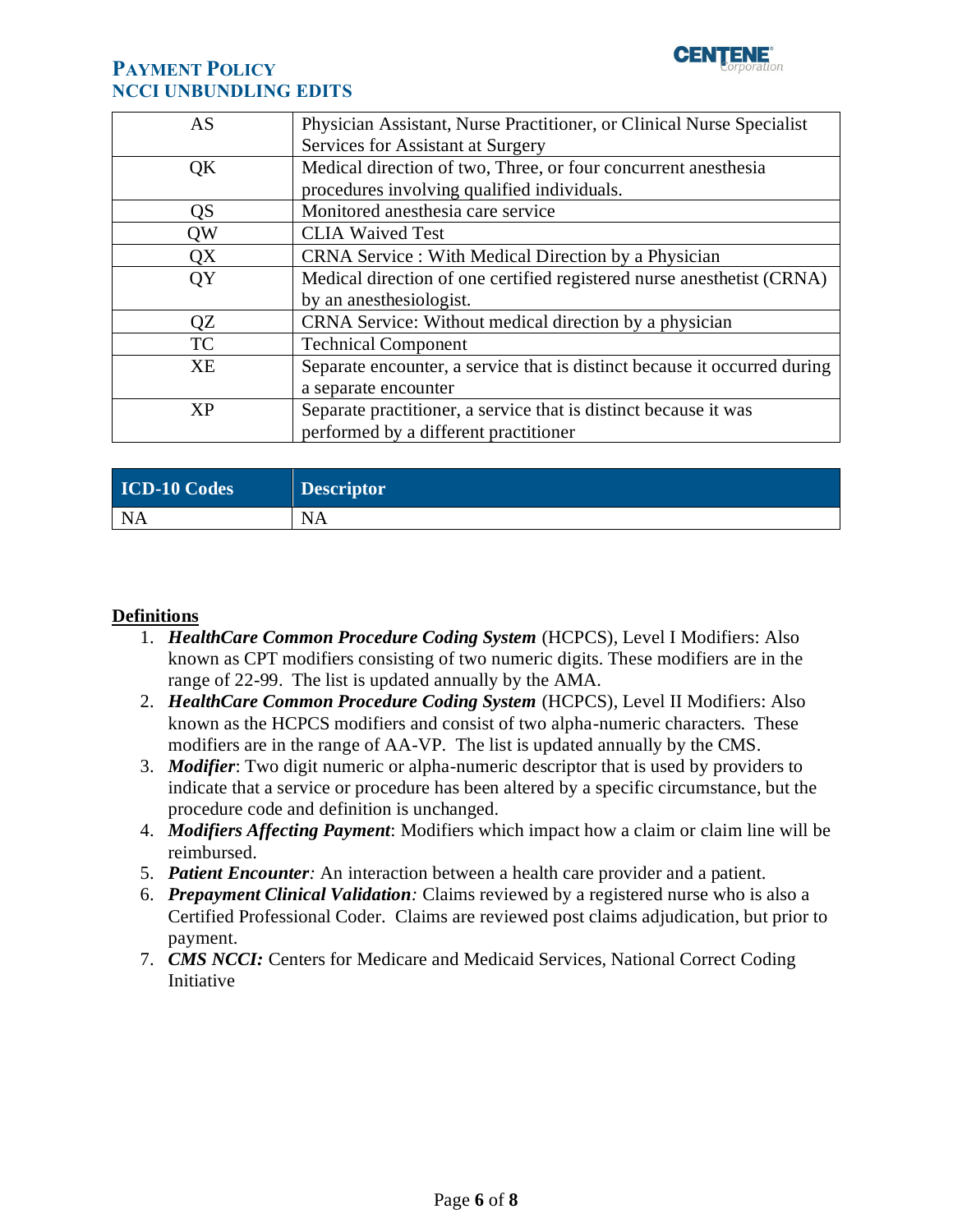

#### **Related Documents or Resources**

- 1. *Current Procedural Terminology (CPT)*®, 2021
- 2. *HCPCS Level II*, 2021
- 3. *http://www.cms.gov/Medicare/Coding/NationalCorrectCodInitEd/index*
- 4. *CC.PP.014 Distinct Procedural Service: Modifier 59*
- 5. *CC.PP.020 Distinct Procedural Modifiers: XE, XS, XP and XU*
- 6. *CC.PP.013 Clinical Validation of Modifier -25*
- 7. [https://www.medicaid.gov/medicaid/program-integrity/national-correct-coding-initiative](https://www.medicaid.gov/medicaid/program-integrity/national-correct-coding-initiative-medicaid/index.html)[medicaid/index.html](https://www.medicaid.gov/medicaid/program-integrity/national-correct-coding-initiative-medicaid/index.html)

### **References**

- *1. Current Procedural Terminology (CPT*®), 2021
- *2. [https://www.cms.gov/Medicare/Coding/HCPCSReleaseCodeSets/Alpha-Numeric-](https://www.cms.gov/Medicare/Coding/HCPCSReleaseCodeSets/Alpha-Numeric-HCPCS)[HCPCS](https://www.cms.gov/Medicare/Coding/HCPCSReleaseCodeSets/Alpha-Numeric-HCPCS)*
- *3. HCPCS Level II*, 2021
- *4. International Classification of Diseases*, (ICD-10-CM), 2021
- *5. ICD-10-CM Official Draft Code Set*, 2021
- *6. Centers for Medicare and Medicaid Services, CMS Manual System and other CMS publications and services.*

<span id="page-6-0"></span>

| <b>Revision History</b> |                                                                      |
|-------------------------|----------------------------------------------------------------------|
| 01/01/2013              | <b>Initial Policy Draft</b>                                          |
| 09/09/2016              | <b>Added Suggested resources</b>                                     |
| 04/01/2019              | Conducted review, converted to new template, verified codes, updated |
|                         | policy                                                               |
| 11/01/2019              | Annual Review completed                                              |
| 11/01/2020              | <b>Annual Review completed</b>                                       |
| 11/30/2021              | Annual review completed; links updated                               |

### <span id="page-6-1"></span>**Important Reminder**

For the purposes of this payment policy, "Health Plan" means a health plan that has adopted this payment policy and that is operated or administered, in whole or in part, by Centene Management Company, LLC, or any other of such health plan's affiliates, as applicable.

The purpose of this payment policy is to provide a guide to payment, which is a component of the guidelines used to assist in making coverage and payment determinations and administering benefits. It does not constitute a contract or guarantee regarding payment or results. Coverage and payment determinations and the administration of benefits are subject to all terms, conditions, exclusions and limitations of the coverage documents (e.g., evidence of coverage, certificate of coverage, policy, contract of insurance, etc.), as well as to state and federal requirements and applicable plan-level administrative policies and procedures.